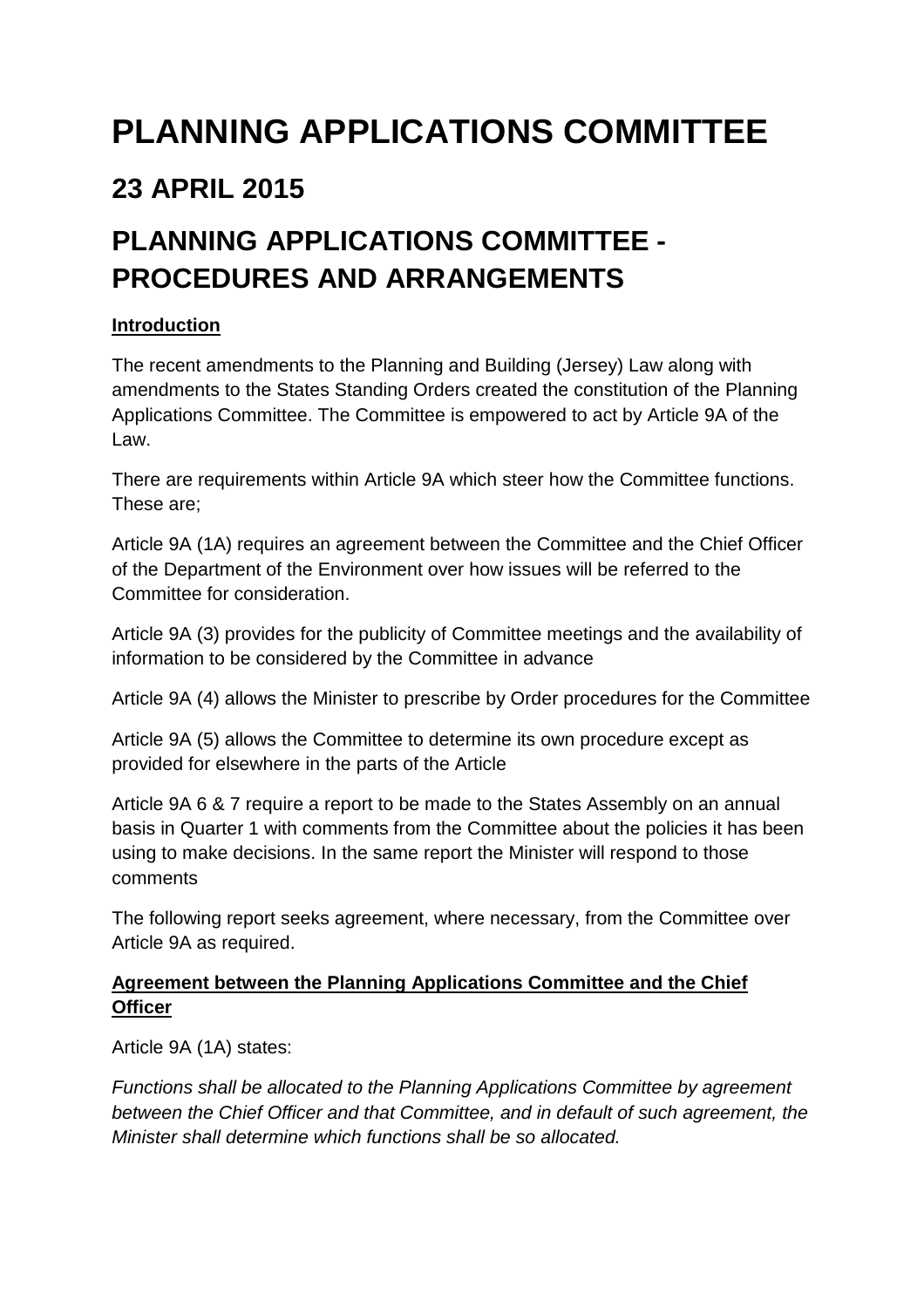Following discussions at the final Planning Applications Committee on 19 February 2015 members of the Panel gave an indication of what the arrangement between the Committee and the Chief Officer might look like. The agreement as set out below reflects the discussions.

As well as the circumstances connected with allocation of items the agreement also includes how items where the Committee reach a different conclusion than indicated by the Chief Officer's recommendation and where items have been included on an agenda but for whatever reason a party wishes it to be taken off the agenda.

It is important that the agreement is clear and accessible so that everyone involved with or interested in an item to be considered by the Committee understands how and why it is being considered by the Committee.

Applications for planning permission will be presented by the Chief Officer to the Planning Applications Committee in the circumstances indicated below. In each of the circumstances 1-5 all the material considerations will be made available to the Committee in order that it can fully consider each case. The material considerations will be set out in a report from the Chief Officer. The report will include a recommendation as to what the Chief Officer considers the decision should be on the case.

Points 6 & 7 are matters of administration and clarity in each regard will leave all parties aware of what happens when the circumstances indicated arise.

#### **The Agreement**

**The Planning Applications Committee will allocated matters for consideration in the following circumstances** 

#### **1. Where a grant of planning permission would be inconsistent with the Island Plan.**

This is a statutory requirement as only the Committee have the power in the Law to grant development which is inconsistent with the Island Plan

#### **2. Where, following the refusal of an application or the imposition of a condition, the decision was taken by the Chief Officer and the applicant requests within 28 days of the date of the original decision that the Committee review the decision.**

This is a statutory process in Article 22A of the Law. A decision on review will not prejudice the opportunity to pursue an appeal to an inspector by either the applicant or anyone who wishes to challenge an approval subject to being entitles to do so

#### **3. Following a request from the Chairman of the Planning Applications Committee that the Committee should consider the matter**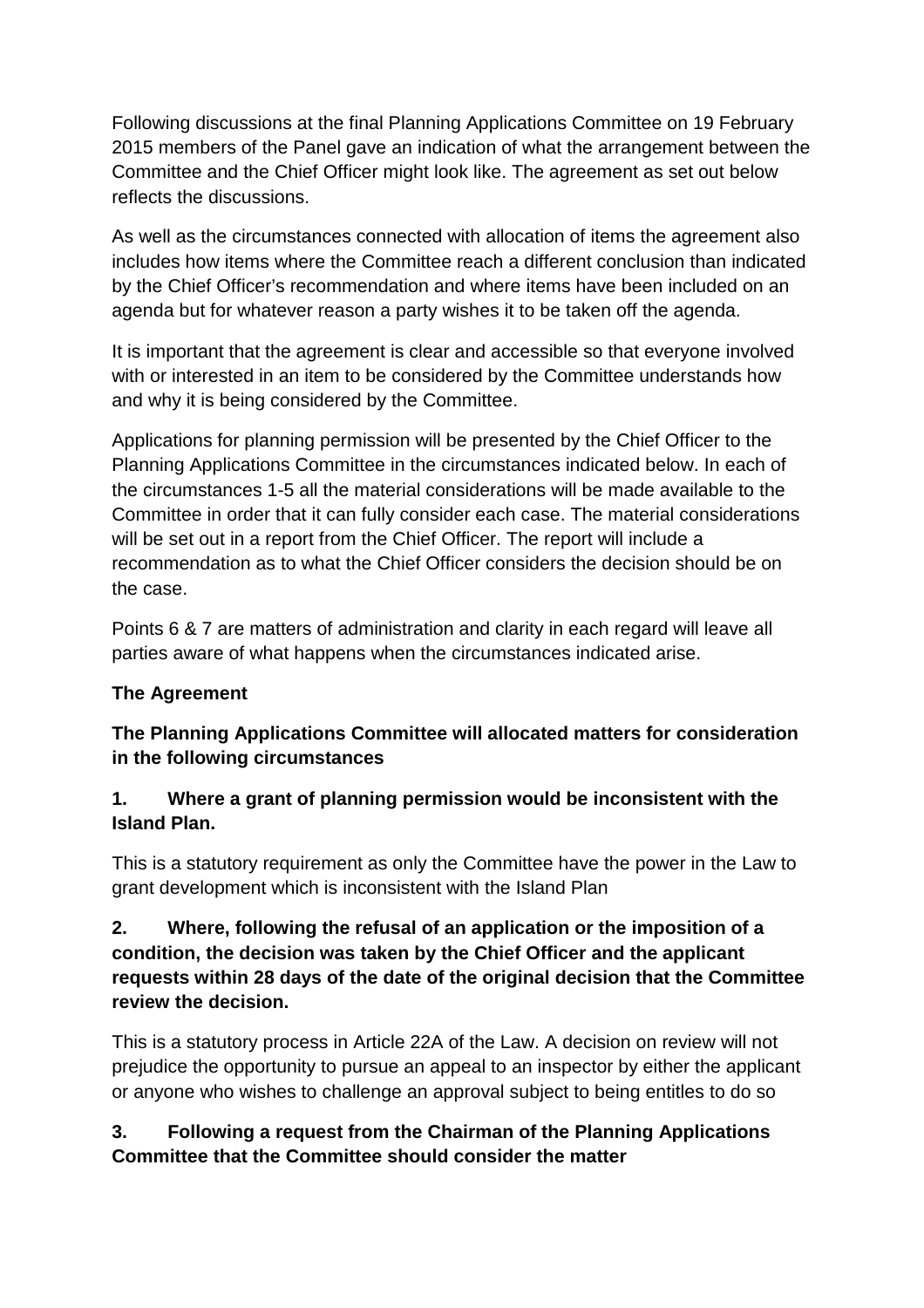The Chairman represents a single point of contact for administrative / communication purposes and members of the Committee can channel requests through the Chairman.

#### **4. Where the matter is considered by the Chief Officer to be of such a nature as to require the Planning Applications Committee to consider the case**

Officers from experience are sensitive to matters which would be better considered by States Members through the circumstances of the case.

#### **5. Where an application for planning permission has attracted 4 or more representations from individuals, where each individual appears to be from a different address, and the representations are contrary to the recommendation of the Chief Officer**

This retains the current practice which was established by the Planning Improvement Programme Political Steering Group (July 2011)

#### **6. If, after due consideration, the Committee reach a conclusion which does not agree with the principle of the recommendation made by the Chief Officer the Committee will require that the relevant documentation to support the Committee's decision be prepared by the Chief Officer and presented back to the Committee at their next meeting for ratification of their decision.**

#### **If the disagreement relates only to condition or reason attached to a recommendation then the decision can be finalised at the same meeting of the Committee.**

Items placed before the Committee for consideration remain to be determined solely by the Committee. However the Committee rely on the administrative support of the Chief Officer to issue their decisions in all circumstances. Formalising the arrangements where the Committee reach a different conclusion to the Chief Officer on any matter leaves no room for misunderstanding of how such an issue will be dealt with. It allows reasons for any decision to be properly recorded and documented as the Law requires.

#### 7. **When an application has been included on an agenda for consideration by the Committee the item will only be removed from the agenda with the agreement of the Chairman of the Committee**

Once an item is included on a Committee agenda it becomes the Committee's responsibility. When an item is included on an agenda there will be a number of parties notified for example the applicant will be alerted along with anyone who has made a representation. The agenda will be published inviting anyone else to attend the meeting. In these circumstances it is important that a request for removing an item from the agenda is properly considered and that who can authorise its removal from an agenda is clear.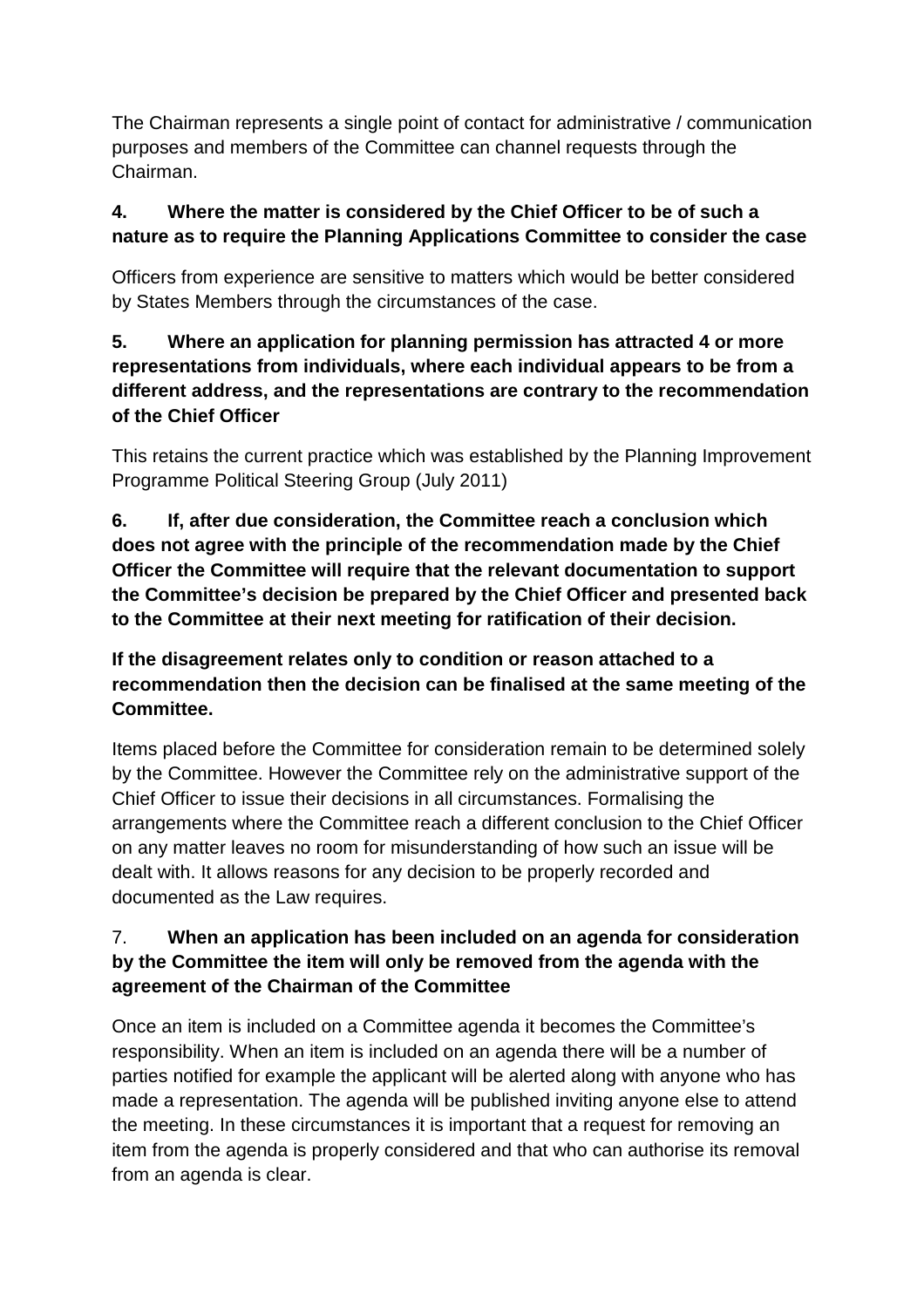#### **Publicity of Committee meetings etc Article 9A(3)**

This is a function which was fulfilled by the Department of the Environment for the Planning Applications Committee and will continue to be provided for the Committee.

#### **Minister to prescribe by Order procedures for the Committee Article 9A(4)**

The Planning and Building (Planning Applications Committee- Proceedings) (Jersey) Order 2015 has been made by the Minister for Planning and Environment. The Order covers two matters. It sets out when the Committee is quorate (3 voting Members present) and that in the event of a tied vote the item under discussion will not be approved.

#### **Committee to determine its own procedure except as provided for elsewhere Article 9A(5)**

As also discussed at the last Planning Applications Committee in February Members of the Committee felt that a suitably updated Committee Members' Code of Conduct should be adopted to inform how the Committee would operate. The Code of Conduct came about in 2012 following discussions with the Committee and other States Members and was considered to be a useful framework within which Members could operate. Adopting and publishing a Code of Conduct makes for good governance for everyone concerned and allows transparency in dealing with matters.

A Code of Conduct as amended to refelct the withdrawal of the Minister from direct involvement with the dealing of the Committee is attached at Appendix I.

#### **Committee to consider and comment on an annual basis about policies Article 9A(6) & (7)**

Arrangements for gathering comments on the policies will be put in place probably for a monthly round up after each Committee meeting to capture comments over the year as and whern they arise. These can then be reviewed in preparation for the Chief Officer to draft a report for the Committee to endorse.

#### **Conclusions**

So as to ensure the open and efficient operation of the Planning Applications Committee the recommendations as indicated below should be considered by the Committee and if acceptable formally adopted.

#### **Recommendations**

1. Endorse the agreement as indicated above to enable functions to be allocated between the Planning Applications Committee and the Chief Officer of Department of the Environment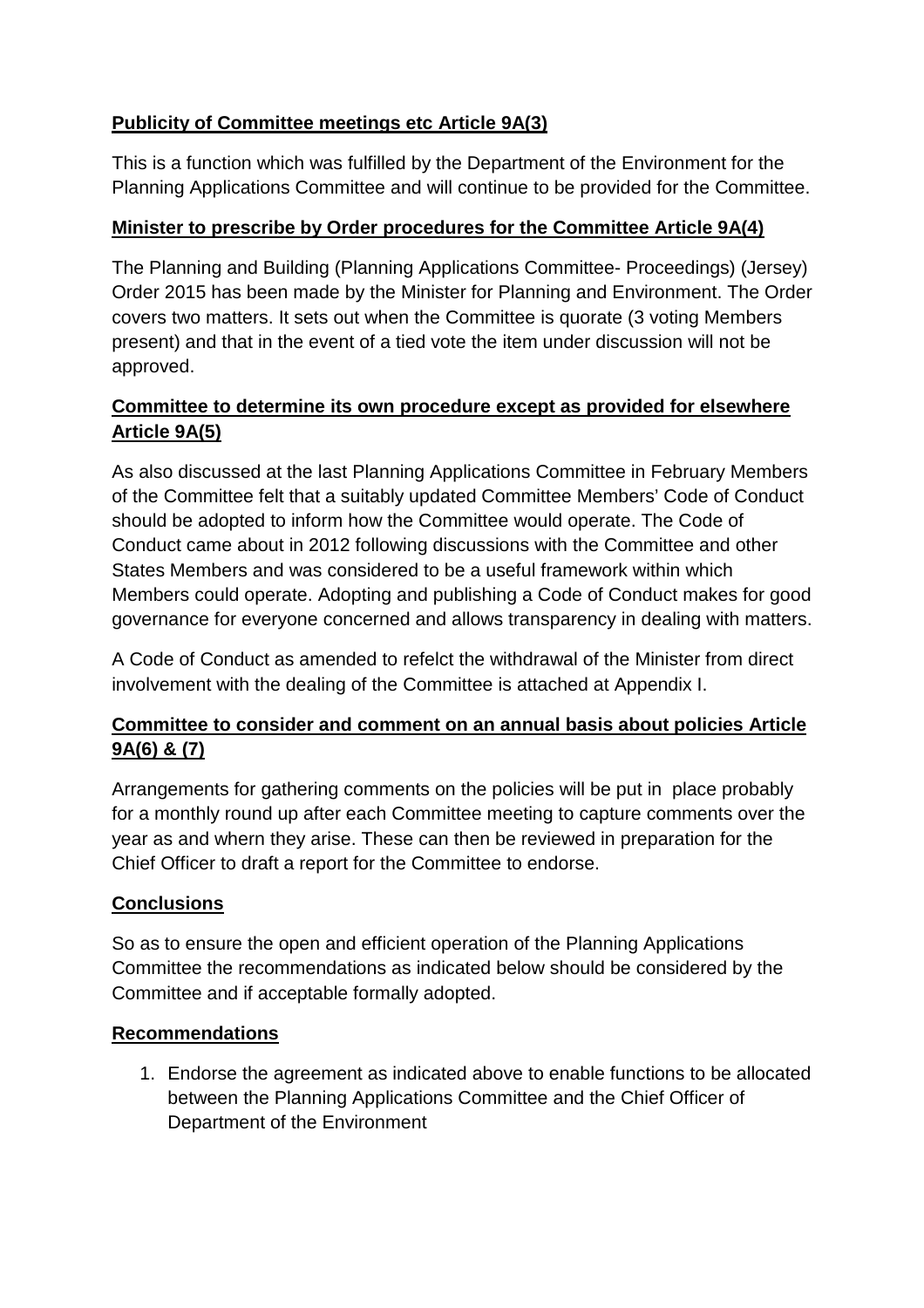- 2. Adopt the Planning Applications Members Committee Code of Conduct as indicated at Appendix I to allow for the functioning of the Committee
- 3. Make comments as appropriate on a monthly basis to contribute to the annual report to the States over policy issues which may have arisen during the consideration of items.

Chief Officer

Department of the Environment

14 April 2015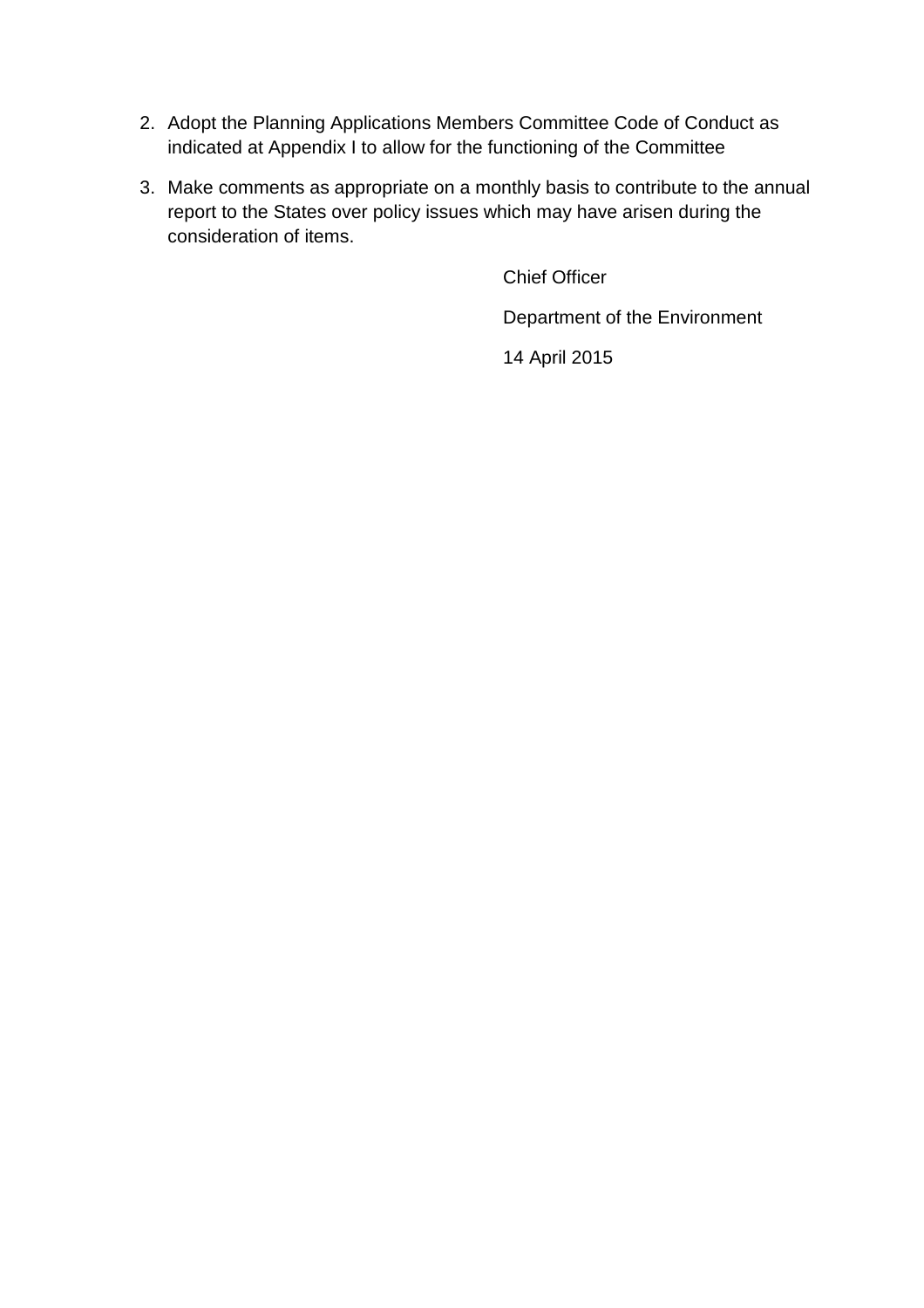### **APPENDIX I**

#### **PLANNING APPLICATIONS COMMITTEE**

#### **MEMBERS CODE OF CONDUCT APRIL 2015**

This Code of Conduct sets out the expected behaviour of the Planning Applications Committee and Members of the Committee. The Code is intended to ensure the objectivity and probity of the process by which decisions are made by the Committee and gives guidance to all those with an interest in planning applications not just the Members of the Committee itself

The Planning Applications Committee is convened under Article 28(1) of the States of Jersey Law 2005 and Article 9A of the Planning and Building (Jersey) Law 2002. These Articles allow for the formation of the Committee.

Article 9A highlights that the meetings must be open to the public. This is not the same as a public meeting.

Members of the Committee discharge a statutory function in determining planning applications and exercising that function in some 200 cases each year. Consideration of applications takes place in a formal and public arena with all the decisions, comments and actions of the Committee open to direct public scrutiny.

#### **THE ROLE OF MEMBERS**

- 1. In making decisions on planning applications or any other matters before the Committee Members will
	- Act fairly and openly
	- Approach each application with an open mind
	- Weigh up the material considerations relevant to each case
	- Avoid undue contact with interested parties
	- Ensure that the reasons for decisions are clearly stated.
- 2. A Member shall not use their position improperly to confer or secure for themselves or for any other person an advantage or disadvantage.
- 3. Members should declare any personal, family, property or financial interests in applications being considered by the Committee prior to any discussions commencing on that item. If they are uncertain what constitutes an interest they can consult with Officers but the decision whether or not to declare an interest lies wholly with the individual Member concerned.
- 4. Members of the Committee should only comment or vote on an application being considered by the Committee if they have been present for the whole of the presentation of and discussions on that application. In cases where the voting on an application is tied the issue will be determined in the negative in